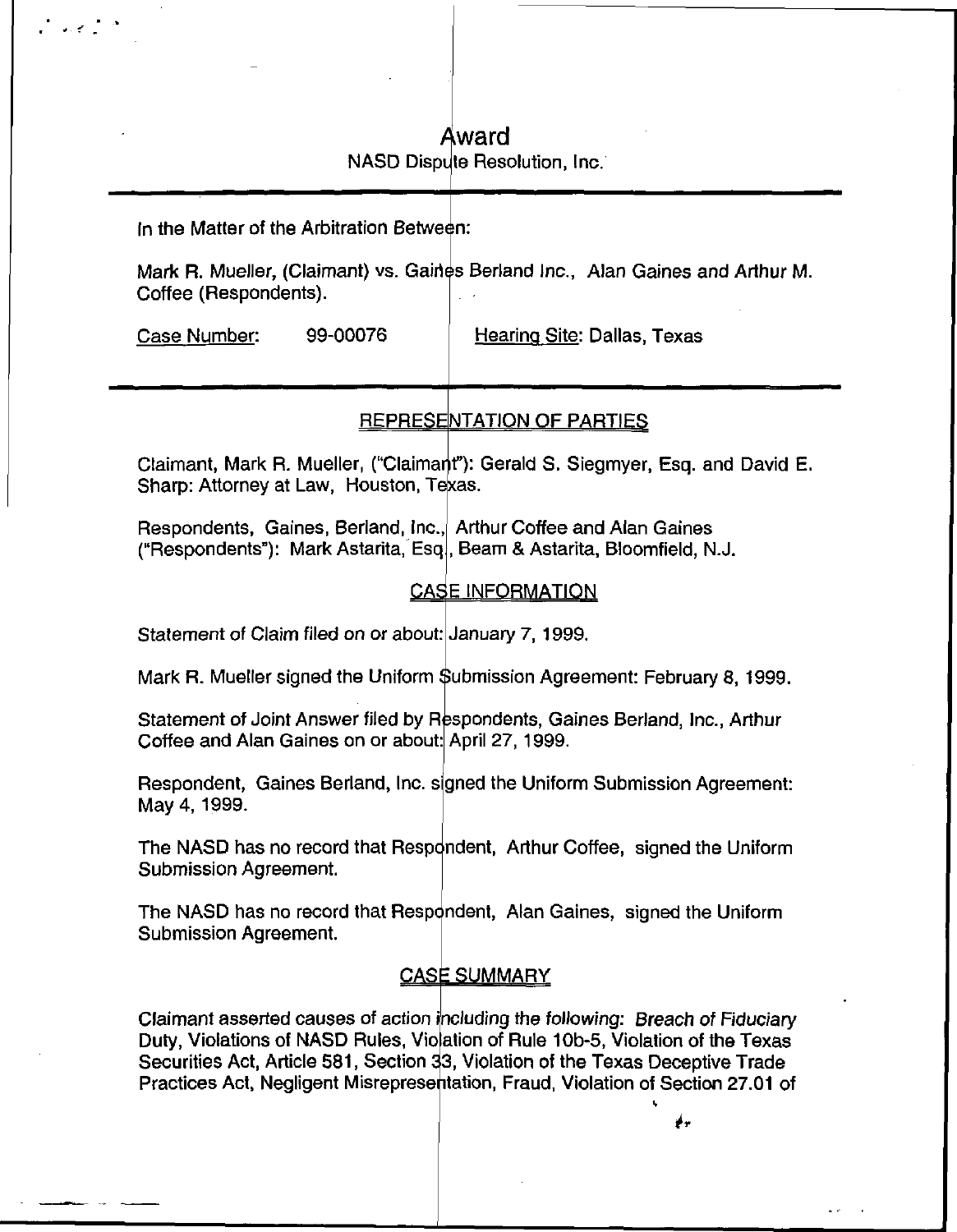NASD Arbitration No. 99-0076 Page 2 of 5

the Texas Business and Commerce Gode, Failure to Supervise and Control Person Liability. The causes of action relate to the purchase and sale of U.S. Energy, National Energy Group, Bellv eather Exploration, APS Holding, Marine Drilling, and Infinity, Inc., stock.

Unless specifically admitted in their Joint Answer, Respondents Gaines Berland, Inc., Arthur Coffee and Alan Gaines d enied the allegations made in the Statement of Claim and asserted the following defenses: Claimant's failure to timely object to any of the transactions of which he complains constitutes a ratification of these transactions and a waiver or estoppel of Claimant's right to any recovery sought in the Statement of Claim; Claimant's claims are barred by all applicable statutes of limitations; The Respondents acted at all times in compliance with the applicable rules and regulations, acted in good faith, and did not induce the alleged act or acts, if any, constituting any alleged violations of law; and the damages of Claimant, if any, are the proximate result of the market conditions and/or other factors beyond the control of the Respondents, and Claimant is therefore barred from seeking recovery thereof from Respondents.

### <u>RELIEFI REQUESTED</u>

Claimant requested: Compensatory Damages Punitive Damages

Interest Attorneys' Fees Other Costs Other Monetary/Non-Monetan Relief: \$1,778,000.00 unspecified unspecified unspecified unspecified unspecified

Respondents requested:

**Attorneys' Fees** Other Costs Other Monetary/Non-Monetary Relief: unspecified unspecified unspecified

## <u>OTHER ISSUES CONSIDERED AND DECIDED</u>

Respondents Alan Gaines and Arthur M. Coffee did not file with the NASD Dispute Resolution, Inc. properly executed submissions to arbitration but are required to submit to arbitration purs<mark>uant to the Code and, having answered the</mark> claim, appeared and testified at the hearing, are bound by the determination of the Arbitration Panel on all issues submitted.

The parties have agreed that the Award in this matter may be executed in counterpart copies or that a handwritten , signed Award may be entered.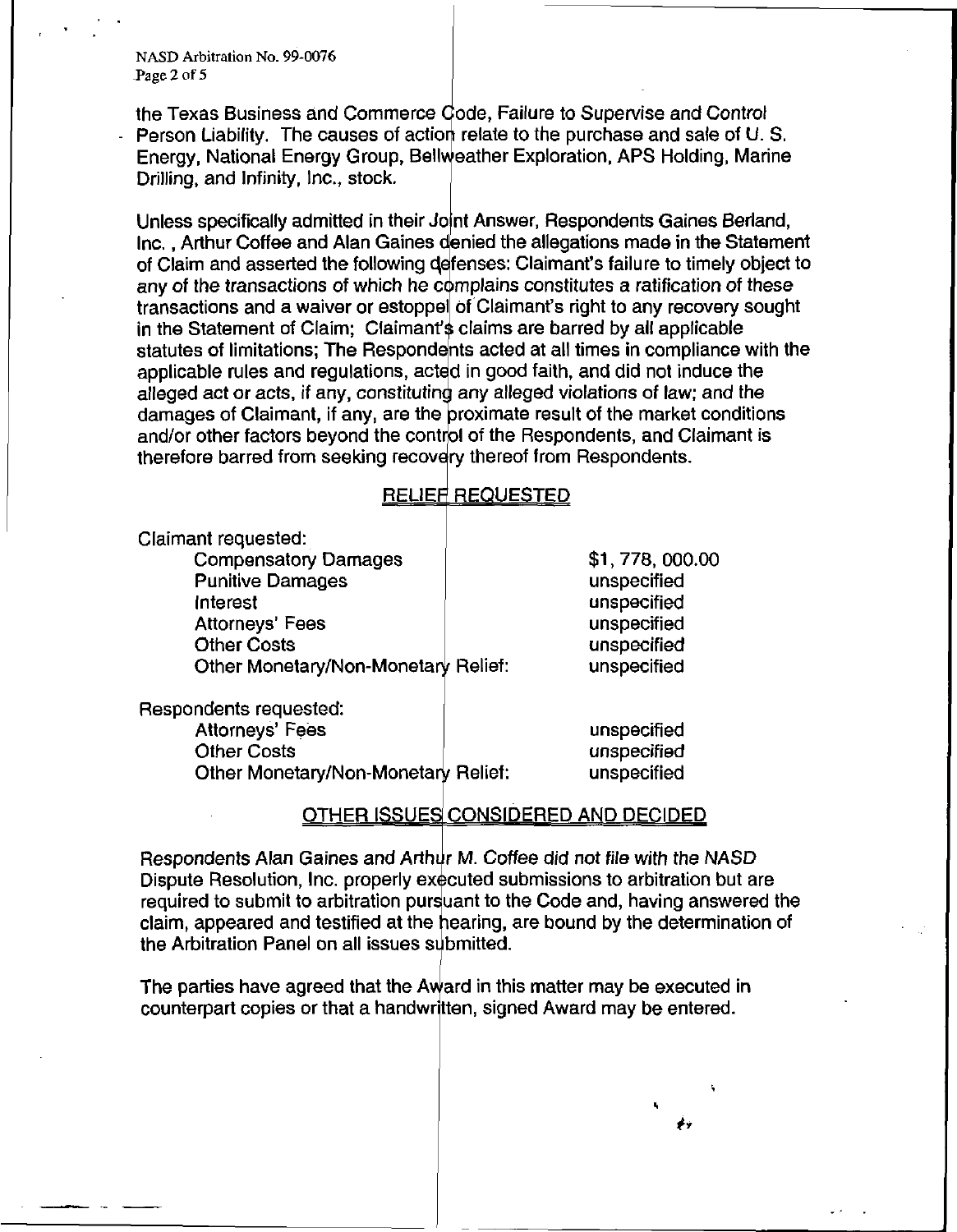NASD Arbitration No. 99-0076 Page 3 of 5

### **AWARD**

After considering the pleadings, the testimony and evidence presented at the hearing, the Arbitration Panel has decided in full and final resolution of the issues submitted for determination as follows:

- 1. That Respondents Gaines Berland, Inc., Arthur Coffee and Alan Gaines are hereby jointly and severally liablq for and shall pay Claimant Mark Mueller compensatory damages of two hundred and fifty thousand dollars (\$250, 000.00);
- 2. That Respondents Gaines Berland, Inc., Arthur Coffee and Alan Gaines are hereby jointly and severally liable for and shall pay Claimant Mark Mueller attorney's fees of one hundred thousand dollars (\$100, 000.00). In making this award of attorney's fees the panel reviewed and considered all pleadings, documents, briefs, exhibits and oral arguments of counsel including but not limited to Section 38.001 TX. Civ. Prac. Rem. Code, TX Sec. Act. Ar. 581 VATCS, Section 33 TX DTPA, and Section 27.01 TX Bus. Comm. Code and find that authority exists for this award; and
- 3. That Respondents Gaines Berland, Inc., Arthur Coffee and Alan Gaines are hereby jointly and severally liable for and shall pay Claimant Mark Mueller costs of twenty two thousand nine hundred and twenty one dollars and sixty five cents (\$22, 921.65). In making this award of costs the panel reviewed and considered all pleadings, documents, briefs, exhibits and oral arguments of counsel including but not limited to Section 38.001 TX. Civ. Prac. Rem. Code, TX Sec. Act. Ar. 581 VATCS, Section 33 TX DTPA, and Section 27.01 TX Bus. Comm. Code and find that authority exists for this award; and
- 4. That any and all requests for relief not specifically addressed herein, including punitive damages, are hereby dismissed and denied in their entirety.

### **FEES**

Pursuant to the Code, the following fees are assessed:

#### Filing Fees

NASD Regulation, Inc. will retain or collect the non-refundable filing fees for each claim:

Initial claim filing fee  $= $250.00$ 

#### Member Fees

Member fees are assessed to each member firm that is a party in these proceedings or to the member firm that employed the associated person at the time of the events giving rise to the dispute. In this matter, the member firm is a party the Respondent's firm.

| Member surcharge        | $=$ \$2,500.00 |  |
|-------------------------|----------------|--|
| Pre-hearing process fee | $=$ \$600.00   |  |
| Hearing process fee     | $=$ \$4,500.00 |  |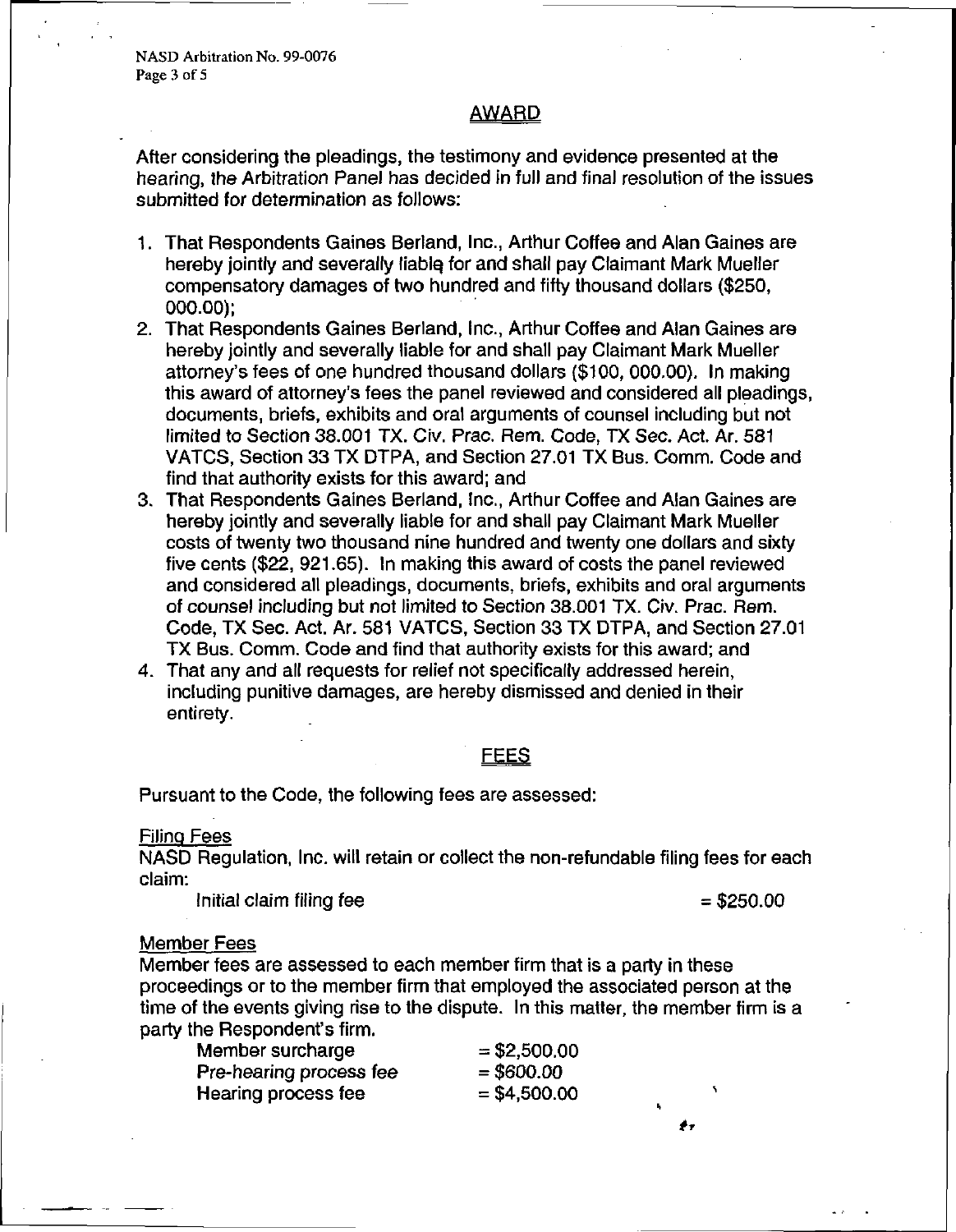NASD Arbitration No. 99-0076 Page 4 of 5

#### Adjournment Fees

Adjournments requested during these proceedings:

April 3, 2000, adjournment by Claimant Mark K. Mueller  $= $0$ (Fee of \$1000.00 was waived by the Chairman.)

#### Forum Fees and Assessments

The Arbitration Panel assesses forum fees for each hearing session conducted. A hearing session is any meeting between the parties and the arbitrators, including a pre-hearing conference with the arbitrators, that lasts four (4) hours or less. Fees associated with these proceedings are:

| Pre-hearing conference: October 26, 2000 | One (1) Pre-hearing session with a single arbitrator x \$450.00 | $= $450.00$<br>1 session |
|------------------------------------------|-----------------------------------------------------------------|--------------------------|
|                                          | One (1) Pre-hearing session with Panel x \$1000.00              | $= $1,000.00$            |
| Pre-hearing conference: August 31, 1999  |                                                                 | 1 session                |
| Eleven (11) Hearing sessions x \$1000.00 |                                                                 | $= $11,000.00$           |
| Hearing Date(s):                         | November 6, 2000                                                | 2 sessions               |
|                                          | November 7, 2000                                                | 2 sessions               |
|                                          | November 8, 2000                                                | 3 sessions               |
|                                          | November 9, 2000                                                | 2 sessions               |
|                                          | November 10, 2000                                               | 2 sessions               |
| <b>Total Forum Fees</b>                  |                                                                 | $= $12,450.00$           |

1. The Arbitration Panel has assessed \$12,450.00 of the forum fees jointly and severally to Respondents Gains Berland, Inc., Alan Gaines and Arthur Coffee.

#### Fee Summary

1. Claimant, Mark R. Mueller, be and hereby is solely liable for:

| Initial Filing Fee                 | $= $250.00$   |
|------------------------------------|---------------|
| Adjournment Fee (\$1000.00 waived) | $= $0$        |
| <b>Forum Fees</b>                  | $= $1000.00$  |
| <b>Total Fees</b>                  | $= $1,250.00$ |
| Less payments                      | $= $2,800.00$ |
| <b>Refund Due Claimant</b>         | $= $1,550.00$ |

2. Respondents, Gaines Berland, Inc., Alan Gaines and Arthur Coffee be and hereby are jointly and severally liable for:

| Forum Fees                  | $=$ \$12,450.00 |
|-----------------------------|-----------------|
| <b>Administrative Costs</b> | $=$ \$0         |
| <b>Total Fees</b>           | $= $12,450.00$  |
|                             |                 |

¢,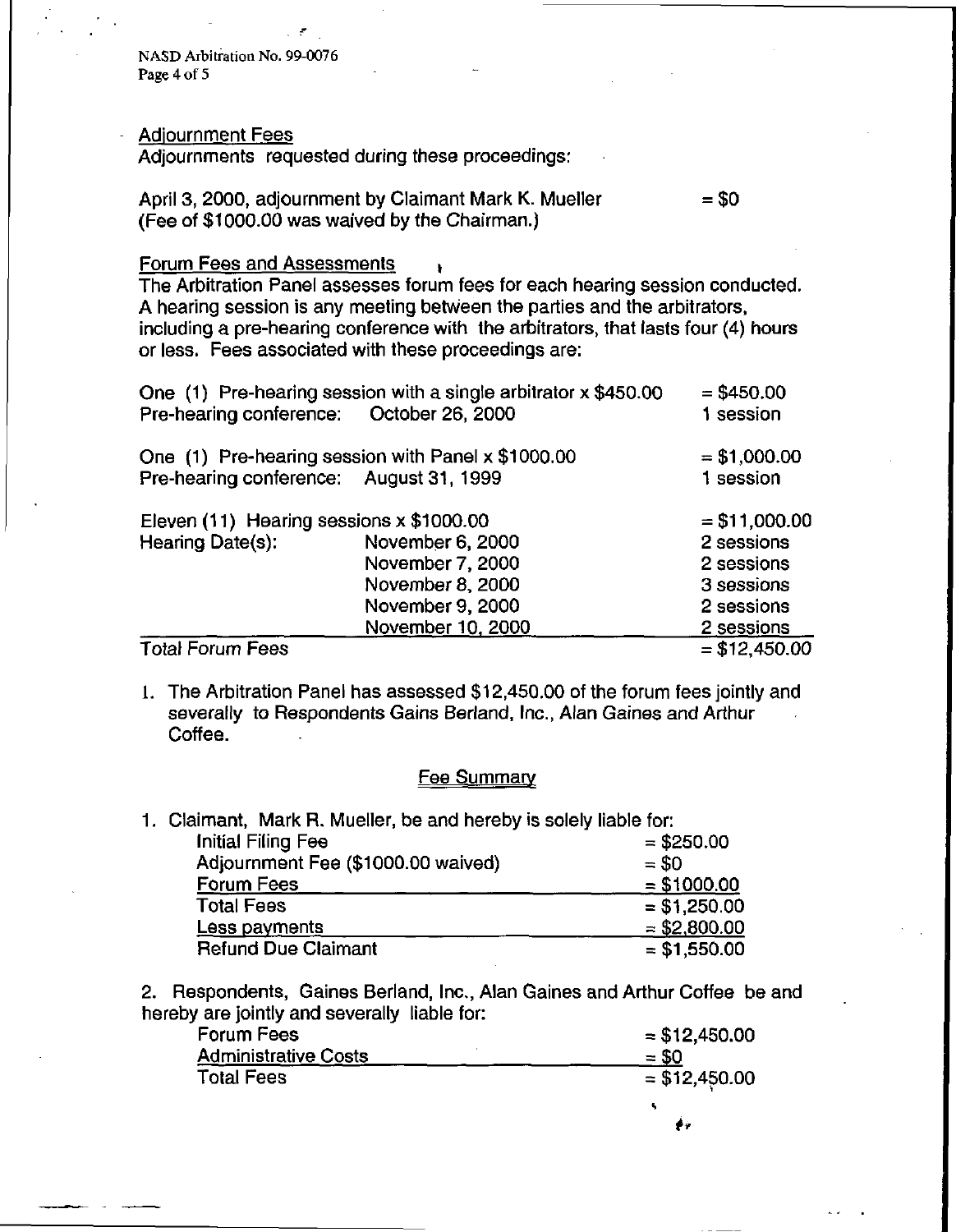| Less payments                             | $= $0$          |
|-------------------------------------------|-----------------|
| Balance Due NASD Dispute Resolution, Inc. | $=$ \$12,450.00 |

3. Respondent, Gaines Berland, Inc., be and hereby is solely liable for:

| Member Fee                                | $= $7,600.00$ |
|-------------------------------------------|---------------|
| <b>Total Fees</b>                         | $= $7,600.00$ |
| Less payments                             | $= $7,600.00$ |
| Balance Due NASD Dispute Resolution, Inc. | $= $0$        |

All balances are due to NASD Dispute Resolution, Inc.

### **Concurring Arbitrators' Signature**

/s/ Ray L. Cox

Ray L. Cox Public Arbitrator, Presiding Chair

/s/ Priscillia Kim Park

Priscilla Kim Park Public Arbitrator

/s/ William Connally

William Connally Industry Arbitrator February 6, 2001

Signature Date

February 12,2001

Signature Date

February 7, 2001

Signature Date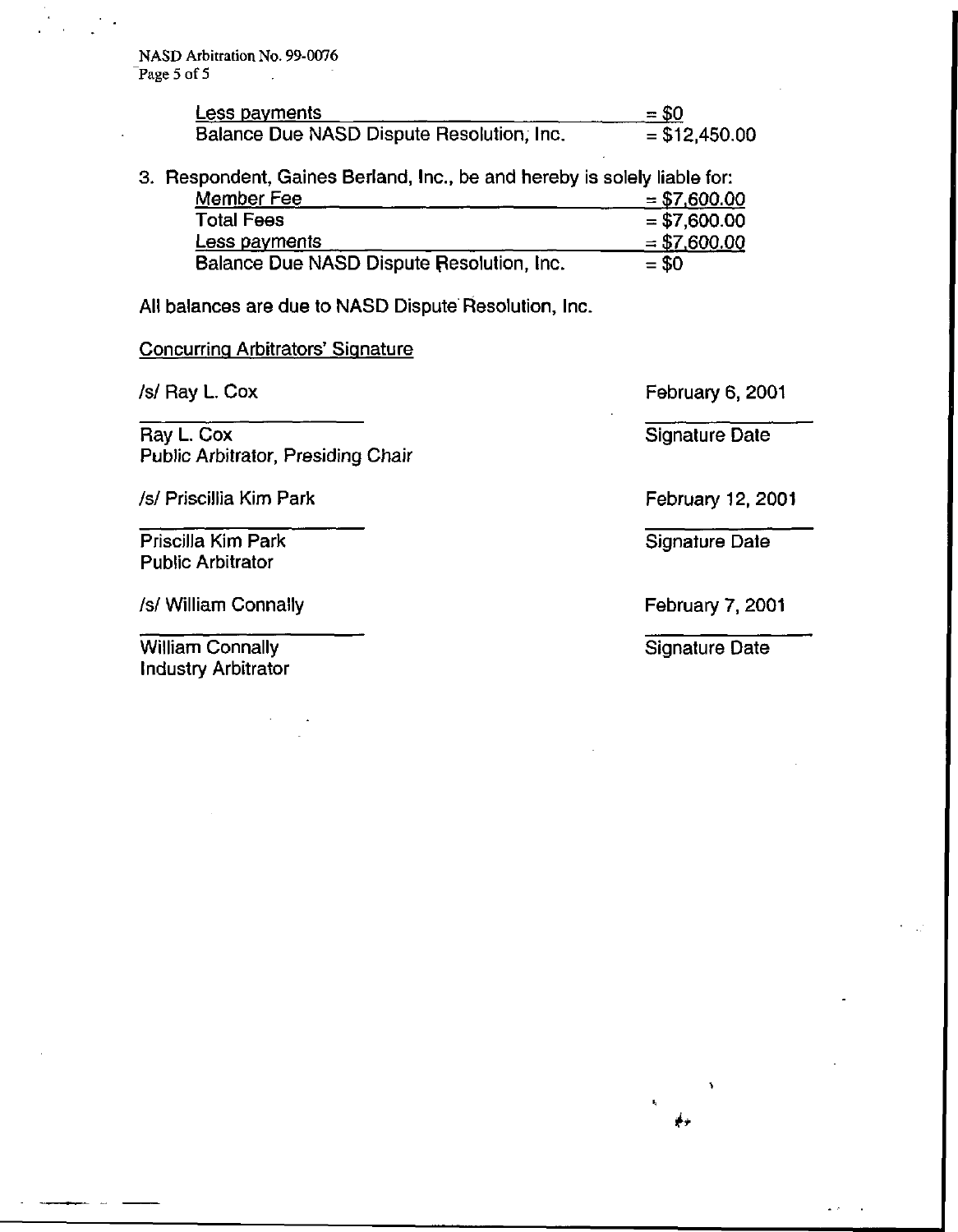NASD Arbitration No. 99-0076 Page 5 of 5

| <u>Less payments</u>                      | $=$ \$0        |
|-------------------------------------------|----------------|
| Balance Due NASD Dispute Resolution, Inc. | $= $12,450.00$ |

3. Respondent, Gaines Berland, Inc., be and hereby is solely liable for: Member Fee Total Fees Less payments Balance Due NASD Dispute Resolution, Inc.  $= $7,600.00$  $= $7,600.00$  $= 50$ 

»

All balances are due to NASD Dispute Resolution, inc.

Concurring Arbitrators' Signature

Ray L"Cox

Public Arbitrator, Presiding Chair

Priscilla Kim Park Public Arbitrator

William Connally Industry Arbitrator

—9005)<br>—9005

7/C/Of Signature Date

Signature Date

Signature Date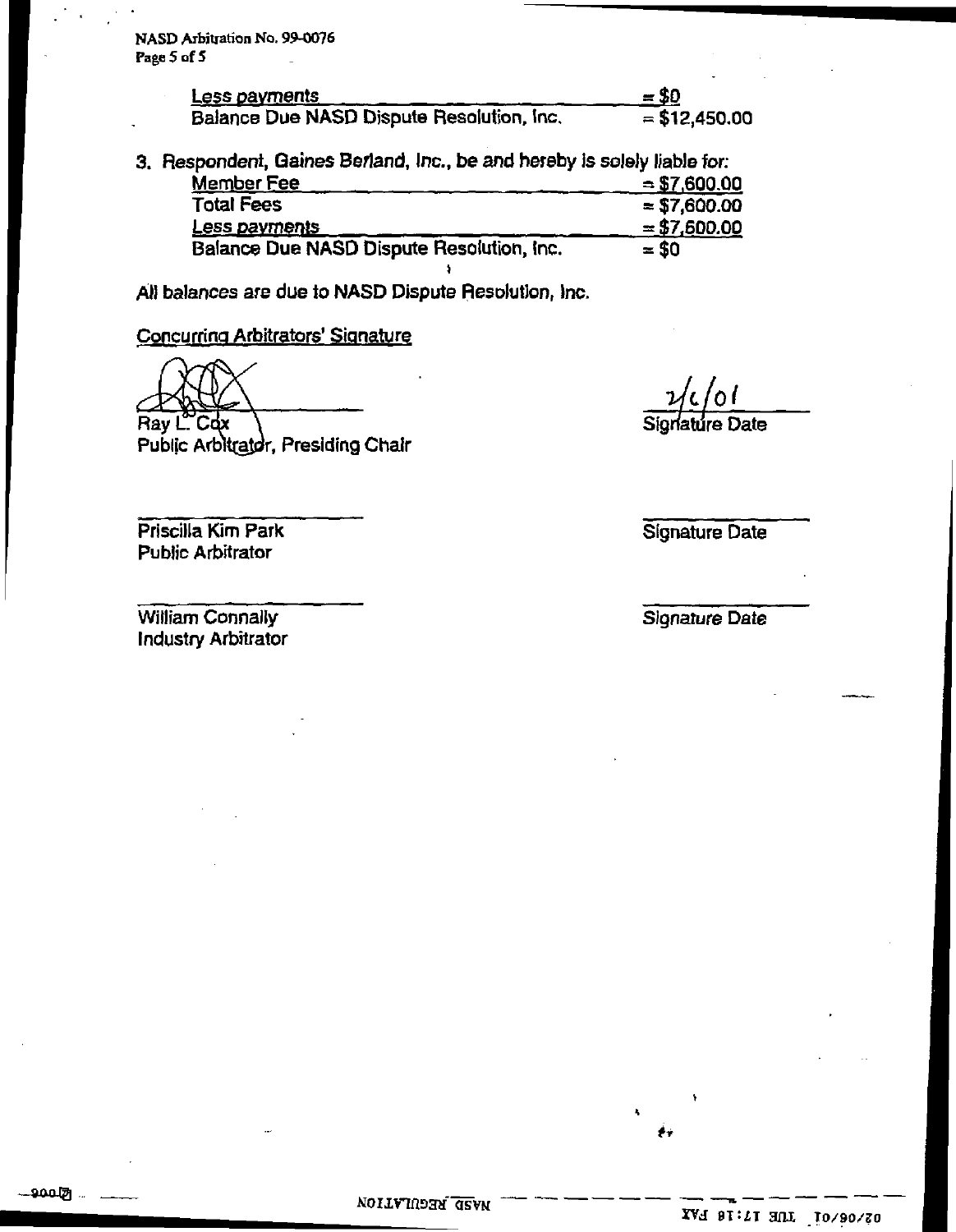NASD Arbitration No. 99-0076 Page 5 of 5

| <b>Less payments</b>                      | $=$ \$Q        |
|-------------------------------------------|----------------|
| Balance Due NASD Dispute Resolution, Inc. | $= $12,450.00$ |

3. Respondent, Gaines Berland, lncM be and hereby is solely liable for: Member Fee Total Fees Less payments  $= $7,600.00$  $= $7,600.00$ <br>= \$0 Balance Due NASD Dispute Resolution, Inc.  $= $0$ 

All balances are due to NASD Dispute Resolution, Inc.

Concurring Arbitrators' Signature

Ray L. Cox Public Arbitrator, Presiding Chair

Priscilla Kim Park Public Arbitrator

William Connally Industry Arbitrator Signature Date

Signature Date

Signature Date

900 ig)